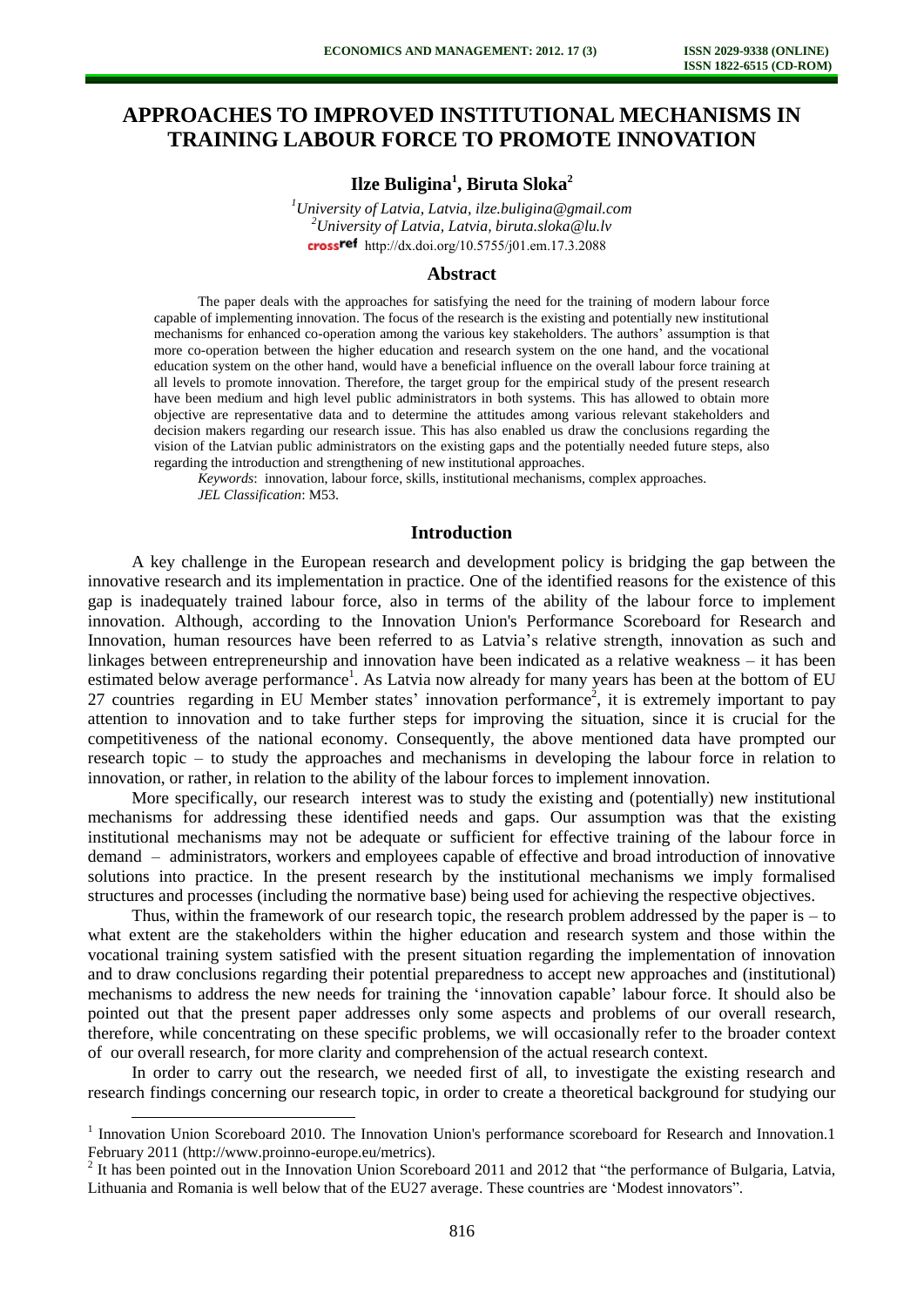specific research problem. Being well aware of the new challenges in the overall European labour market and innovation processes, through our research we have been attempting, among other things, to identify the potentially novel approaches and new institutional mechanisms both, in Latvia and in Europe – as possible policy measures and initiatives in solving the identified problems.

Without much research emphasis, in our paper we will touch upon the recently emerged formation in Latvia – the twelve Branch (sectorial) Expert Councils (BECs)<sup>3</sup>. They are relatively new key actors in Latvia, established only in 2011 to implement governmental priorities for improved qualification systems and improved link between the labour market demand and the training of specialists for various branches<sup>4</sup>. The role of BEC's will be at the focus of our subsequent studies and important for the overall research.

As a result of our study we will attempt to draw conclusions regarding the vision of the key stakeholders in Latvian (higher and vocation) education and research regarding the status and implementation of innovation and regarding the role of education and training in securing the future innovation capable labour force. These drawn conclusions are highly relevant for our overall study, since based and depending on these findings and conclusions, the subsequent phases of our (empirical) research will be geared and carried out.

The novelty of the study is its attempt to view the issue of the (training of) the innovation capable labour force from a different angle – in the context of existing and potentially new institutional mechanisms. Although the empirical analysis of the present paper does not specifically target re-shaping of the traditional institutional mechanisms, the provided in-depth analysis of the opinions and attitudes of the key stakeholders regarding the status of innovation and the training issues of the innovation capable labour force is indispensable, as already mentioned before, for our overall study – since the potential alteration of the present relevant institutional mechanisms is within the range of responsibilities of our empirical research respondents. As increased horizontal co-operation, instead of the more traditional vertical co-operation within the systems of higher education and research on the one hand, and the vocational education, on the other hand, is a major question of our overall research, the newly established BECs will serve as an example of a potentially new type of institutional mechanism, and further on, a target for our further empirical study – still to be observed and analysed from a research perspective.

#### *Aim of the research and the methodology*

l

The current research is directed towards the existing and potentially needed new institutional approaches (mechanisms) to secure a complex treatment of the skills shortage or mismatch problem and for enhanced introduction of innovative solutions in practice. Given the fact that we are at the initial stage of the research and given the limited volume of the present paper, here we will be presenting specifically the findings regarding the attitudes of relevant stakeholders in the field towards a potentially different and novel approach in addressing the innovation capable labour force training problems.

To carry out the research, text and literature analysis was used (policy and statistics documents, legal acts and research articles), as well as the research results of our empirical study. The empirical study consisted of the survey of opinions and interviews with policy makers, administrators and experts in higher education, research and vocational education and training, on the actual evaluation of the existing situation.

For the implementation of the empirical research, a questionnaire was developed and tested among the proved professionals in the above mentioned fields. Evaluations had to be made in scale  $1 - 10$ , where 1: fully disagree; 10: fully agree. Based on the material obtained by the questionnaire, the primary analysis of the opinions of the various target groups has been conducted and the results compared. Qualitative analysis has been complemented by quantitative analysis through applying the indicators of central tendency or location (arithmetic mean, mode, median), as well as indicators of variability (variance, standard deviation, standard error of mean, range, etc.). This has enabled us to draw conclusions regarding the research problem based on which further practical recommendations for possible steps in policy making taken.

<sup>&</sup>lt;sup>3</sup> The analysis of the various stakeholders attitudes towards BECs, although part of our overall research, is, however, not part of the present paper.

<sup>&</sup>lt;sup>4</sup> The BECs represent the key sectors of the national economy. Among other issues, the novelty of the BECs lies also in the approach to their formation and composition. If previously the emphasis was on including various branch associations, through the BECs all the branch associations have delegated their representatives to the BECs, thus securing the uniform opinion of the branch within one representative body.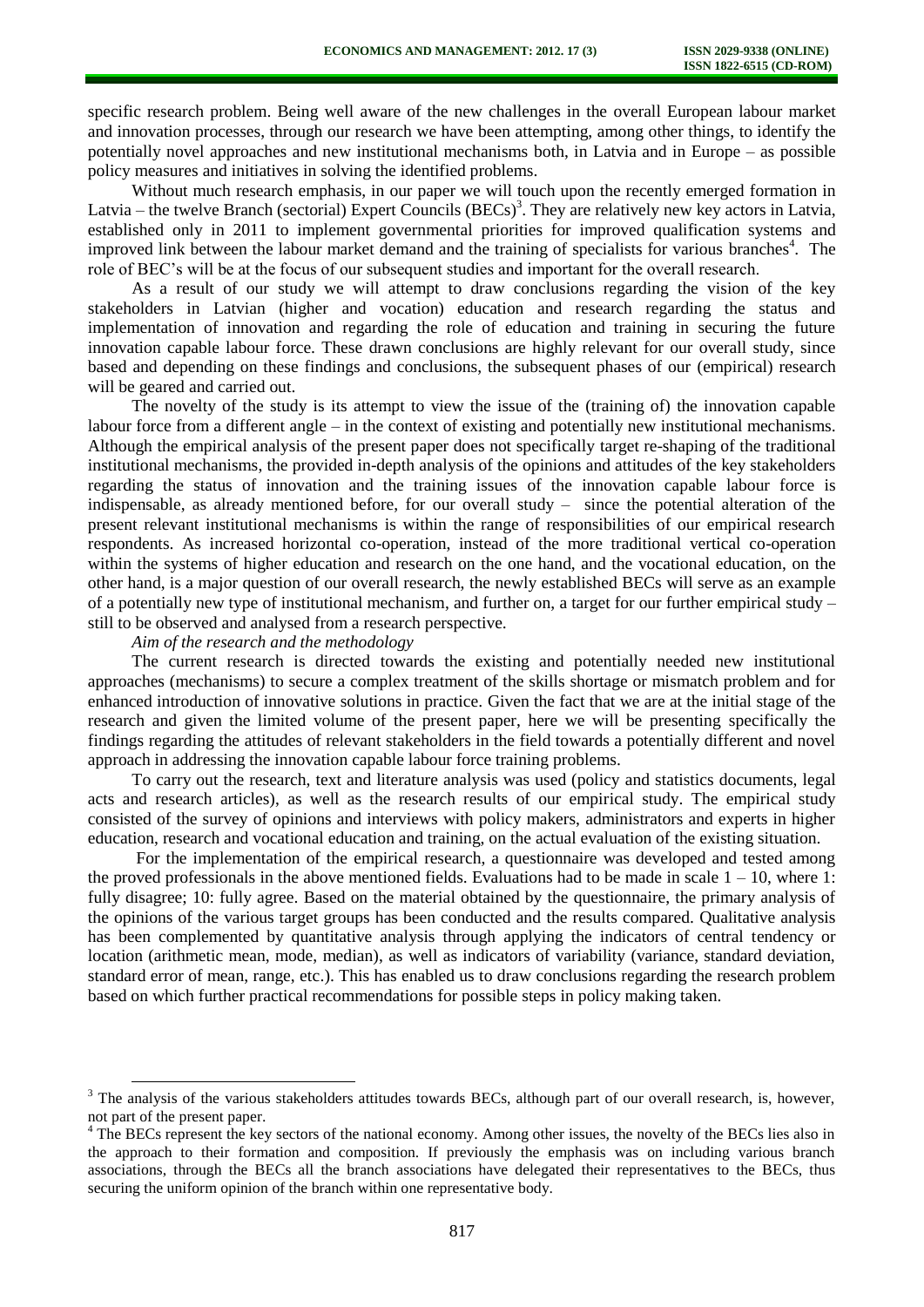# **Theoretical background**

Public policies much depend on the tradition, however, at times when paradigms globally change, the revision of the approaches to the national policy making may be advisable – if not as an immediate reform initiative, then at least as an intellectual exercise to generate grounds for further targeted discussion. The same refers to the much discussed issue of innovation, as "over time, as the players in the innovation system and their specific objectives evolve, the portfolio of policy design also evolves" (Bodas Freitas I.M.,2008).

Under the new globally changing circumstances, the nationally existing tradition may be becoming a double-edged sword. As argued by Bodas Freitas, the national pattern of alignment of objectives of national players towards innovation, as undertaken by policy-makers, depends on the present and past specificities and characteristics of the national innovation systems and of the innovation support networks (Bodas Freitas I.M., 2008). On the one hand, the existing tradition secures stability, however, on the other hand, it may be hindering the needed flexibility in addressing the new global challenges. Hobda[ya,](http://datubazes.lanet.lv:2052/science/article/pii/S0166497211001696#aff1) however, reflects on the need for specific innovation policy design and argues that innovation policy makers and analysts have traditionally paid little attention to design policy (Hobda[ya,](http://datubazes.lanet.lv:2052/science/article/pii/S0166497211001696#aff1) M. et al, 2012). He differentiates between five generation models for innovation and claims that design policies tend to reflect on some previously popular approaches, rather than systems or network based fifth generation models<sup>5</sup>. According to Hobdaya, within the field of innovation, the lack of attention to design and design policies applies both to academic studies and to policy reporting and policy making (Hobda[ya,](http://datubazes.lanet.lv:2052/science/article/pii/S0166497211001696#aff1) M. et al, 2012).

Flanaga[na](http://datubazes.lanet.lv:2052/science/article/pii/S0048733311000345#aff0005) favours the recent emergence, take-up and use of the term 'policy mix' by innovation policy makers and by policy analysts and scholars alike, implying the focus on interactions and interdependencies between different policies, as they affect the extent to which policy goals are realised (Flanaga[na,](http://datubazes.lanet.lv:2052/science/article/pii/S0048733311000345#aff0005) K. et al 2011). He also argues that the innovation policy debate has changed in recent years policy makers, scholars and analysts alike increasingly focus on challenges stemming from policy complexity. According to Flanagana, "policy prescriptions often explicitly or implicitly assume that policy action is confined to the selection of discrete and well-defined instruments – or the development of new ones – by a single, purposive, (boundedly) rational and disinterested 'policy maker' – often implicitly synonymous with national government or 'the state'" (Flanaga[na,](http://datubazes.lanet.lv:2052/science/article/pii/S0048733311000345#aff0005) K. et al 2011).

This is clearly not an approach in compliance with good governance. Moreover, as pointed out by Von Schomberg, on-going public debate and monitoring public opinion is needed for the legitimacy of research funding and particular scientific and technological advance (Von Schomberg, 2012). This concerns also technological innovation, and principles of good governance apply here, if research and innovation is to be responsible. To address this, "public debate, ideally, should have a moderating impact on the "Technology Push" and "Policy Pull" of new technologies" (Von Schomberg, 2012). The speed with which modern technologies are innovated seems to be accelerating, and there appears to be some consensus that faster technological change is likely to create substantial problems for public policy makers (Rycroft, R.W., 2006). This relates also to the issue of the co-ordination of public investment. The strength of each institution arises not just from its own productivity, but also from its ability to make other institutions more productive (Hoskisson, R.E., 2004). Thus, various strategic partnerships are becoming increasingly important, and the conscious involvement of various stakeholders (social partners) needed to enhance the overall 'productivity' in the broader understanding of the word. Evidently, a good and realistic balance should be sought by relevant stakeholders to secure the right proportion of the 'push' and 'pull' impacts.

Thus, Saint-Paula distinguishes between 'primary innovation', which is the introduction of a new good, and 'secondary innovation', which is a cost reduction in an existing good, discussing the 'home bias' assumption that it is cheaper to produce a good in the country where the innovation has taken place (Saint-Pau[la,](http://datubazes.lanet.lv:2052/science/article/pii/S0014292101000939#AFF1) G., 2002). Along somewhat similar lines, Lundvall and Borras claim that technology policy means different things to different countries from the point of view of their level of income and size. In big income countries the focus will be on "establishing capacity in producing the most recent science-based

 $\overline{a}$ 

<sup>&</sup>lt;sup>5</sup> According to Hobda[ya,](http://datubazes.lanet.lv:2052/science/article/pii/S0166497211001696#aff1) 5th generation systems integration and networking model is typical during post-1990ties and represents fully integrated parallel development supported by advanced information technology. Use of expert systems and simulation modelling in R&D. Strong linkages with leading edge customers (customer focus at the forefront of strategy). Strategic integration with primary suppliers including co-development of new products and linked ICT systems. Emphasis is on corporate flexibility and speed of development (time-based strategy). Policies focus on improving system and market conditions and infrastructure (e.g., supply of human resources) and addressing market and system failures which impact business innovation.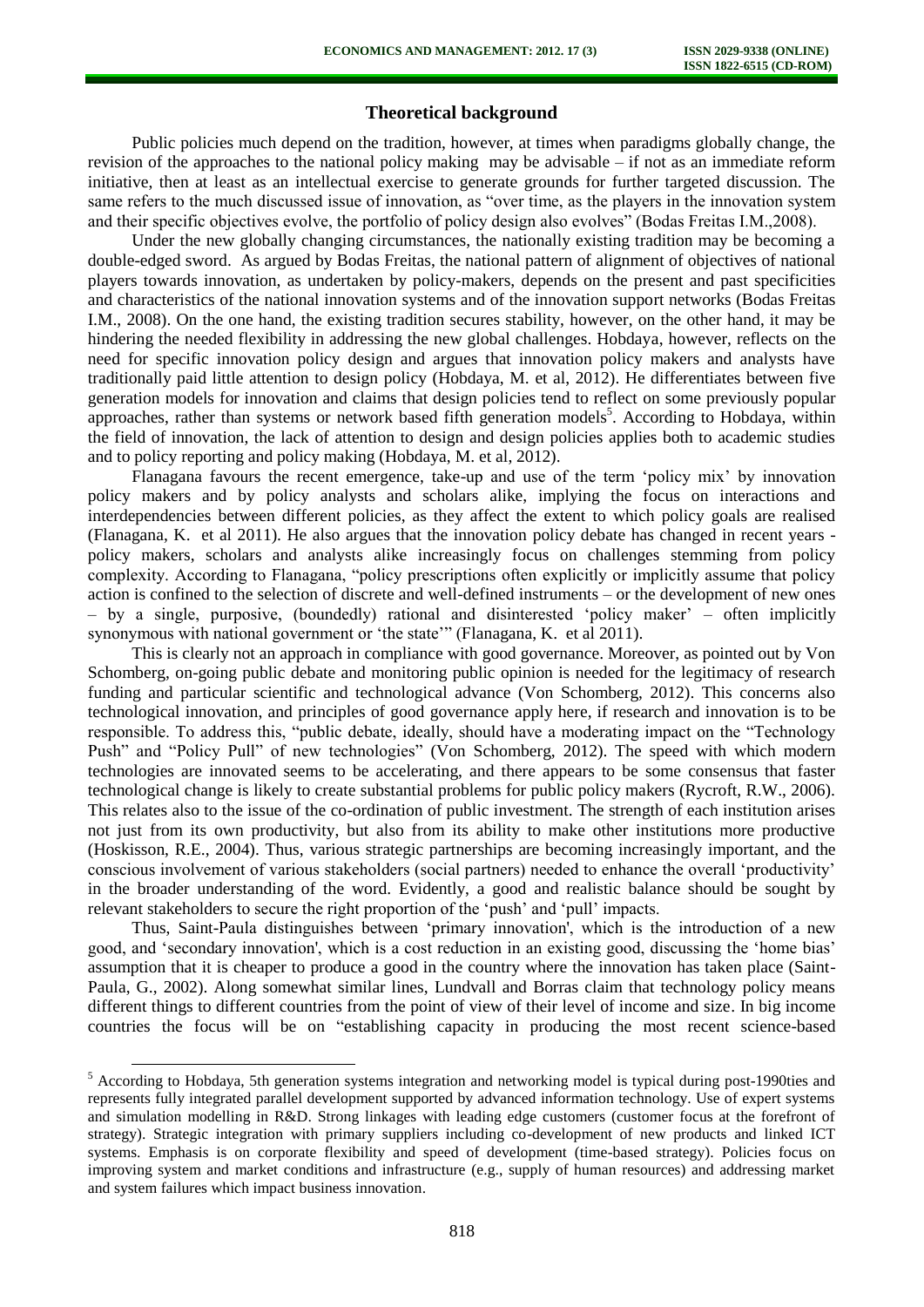technologies, as well as apply these innovations", whereas in smaller countries it might be a question about "being able to absorb and use these technologies as they come on the market" (Lundvall & Borras, 2005). Certainly, this may be a questionable approach, at the same time the related issue of best practice and policy transfer cannot be overlooked. Marsde[na,](http://datubazes.lanet.lv:2052/science/article/pii/S0967070X10001307#aff1) for example, stresses the importance of policy transfer regarding innovation, claiming that such understandings should help to promote and accelerate the uptake of effective and well matched policies (Marsde[na,](http://datubazes.lanet.lv:2052/science/article/pii/S0967070X10001307#aff1) G. et al, 2011). At the same time, they point out that the governance structure in the European cases varies widely, and also different institutional frameworks exist. Sharif argues that nowadays technological innovation has emerged as a leader of desired societal progress and "there now seems to be universal awareness that technological innovation is indeed the engine for economic prosperity of a country… and technological innovations provide limitless opportunities for all people to do: more things, newer things, better things, and things faster than ever-before" (Sharif, M.N, 2012).

However, no public policy regarding innovation can be implemented without an adequately trained labour force. Continuous training of the labour force is needed even under the conditions of the existence of unemployed skilled labour force, and therefore incentive for training the labour forces should be increased even under such circumstances. As argued and proved by Boom, failure to do this will cause the problem to become even more severe, and only if perfect markets for training can be established, then efficient levels of training can be achieved (Boom, A., 2005). Proceeding from the Boom's argumentation, in the current global situation with the unprecedented increase of unemployment, the continuous training of skilled labour force remains of paramount importance.

Thus, implementation of the research and development policies and innovation goes hand in hand with the respective and adequate training of the labour forces, both, in the higher education and in the vocational education system. A systemic innovation approach for this is needed, and, as indicated in the OECD/ CERI study of systemic innovation in VET, a systemic innovation approach is "any kind of dynamic, system-wide change that is intended to add value to the education process and outcomes" (OECD/ CERI study, 2008), and public programmes should ideally be geared towards "coordinating and rewarding individual and collective learning for a determined period of time in order to accomplish specific objectives" (Bodas Freitas I.M.,2008). Within the context of the present research, we will be examining the attitudes of the policy makers and administrators in the in the higher education and vocational education in Latvia, concerning their opinions of the existing innovation policies, their implementation and the problems of the training of the respective labour force to implement innovation.

# **Empirical research results**

|                    | In Latvia as<br>research result<br>valuable<br>innovative<br>solutions are<br>created | <b>Innovative</b><br>approaches<br>resulted by<br>research policy<br>are successfully<br>implemented | <b>Research policy</b><br>is enough<br>connected with<br>demanded<br><i>innovative</i><br>solutions | <b>Labour force is</b><br>competent for<br>research<br>results'<br>implementation | It is necessary<br>to pay more<br>attention in<br>education and<br>training for<br>realisations of<br>innovations |
|--------------------|---------------------------------------------------------------------------------------|------------------------------------------------------------------------------------------------------|-----------------------------------------------------------------------------------------------------|-----------------------------------------------------------------------------------|-------------------------------------------------------------------------------------------------------------------|
| N<br>Valid         | 19                                                                                    | 19                                                                                                   | 17                                                                                                  | 19                                                                                | 19                                                                                                                |
| Missing            | $\Omega$                                                                              | $\Omega$                                                                                             | 4                                                                                                   | 0                                                                                 | 0                                                                                                                 |
| Mean               | 6,2105                                                                                | 4,4737                                                                                               | 4,5294                                                                                              | 5,1579                                                                            | 7,6316                                                                                                            |
| Std. Error of Mean | ,41590                                                                                | ,31870                                                                                               | ,68662                                                                                              | ,46681                                                                            | ,44070                                                                                                            |
| Median             |                                                                                       |                                                                                                      |                                                                                                     | 4                                                                                 | 8                                                                                                                 |
| Mode               | 5 and 7                                                                               | 4                                                                                                    | 5                                                                                                   | 4                                                                                 | 8                                                                                                                 |
| Std. Deviation     | 1,81288                                                                               | 1,38918                                                                                              | 2,83103                                                                                             | 2,03479                                                                           | 1,92095                                                                                                           |
| Variance           | 3,287                                                                                 | 1,930                                                                                                | 8,015                                                                                               | 4,140                                                                             | 3,690                                                                                                             |
| Range              |                                                                                       | 5                                                                                                    | 8                                                                                                   |                                                                                   | 6                                                                                                                 |
| Minimum            | $\overline{2}$                                                                        | 2                                                                                                    |                                                                                                     | 3                                                                                 | 4                                                                                                                 |
| Maximum            | 9                                                                                     |                                                                                                      | 9                                                                                                   | 10                                                                                | 10                                                                                                                |

**Table 1.** Main statistical indicators on research and innovation policy in Latvia in 2012

*Source: Expert survey on January – February, Evaluation scale 1 – 10, where 1- fully disagree, 10 – fully agree (n=19)*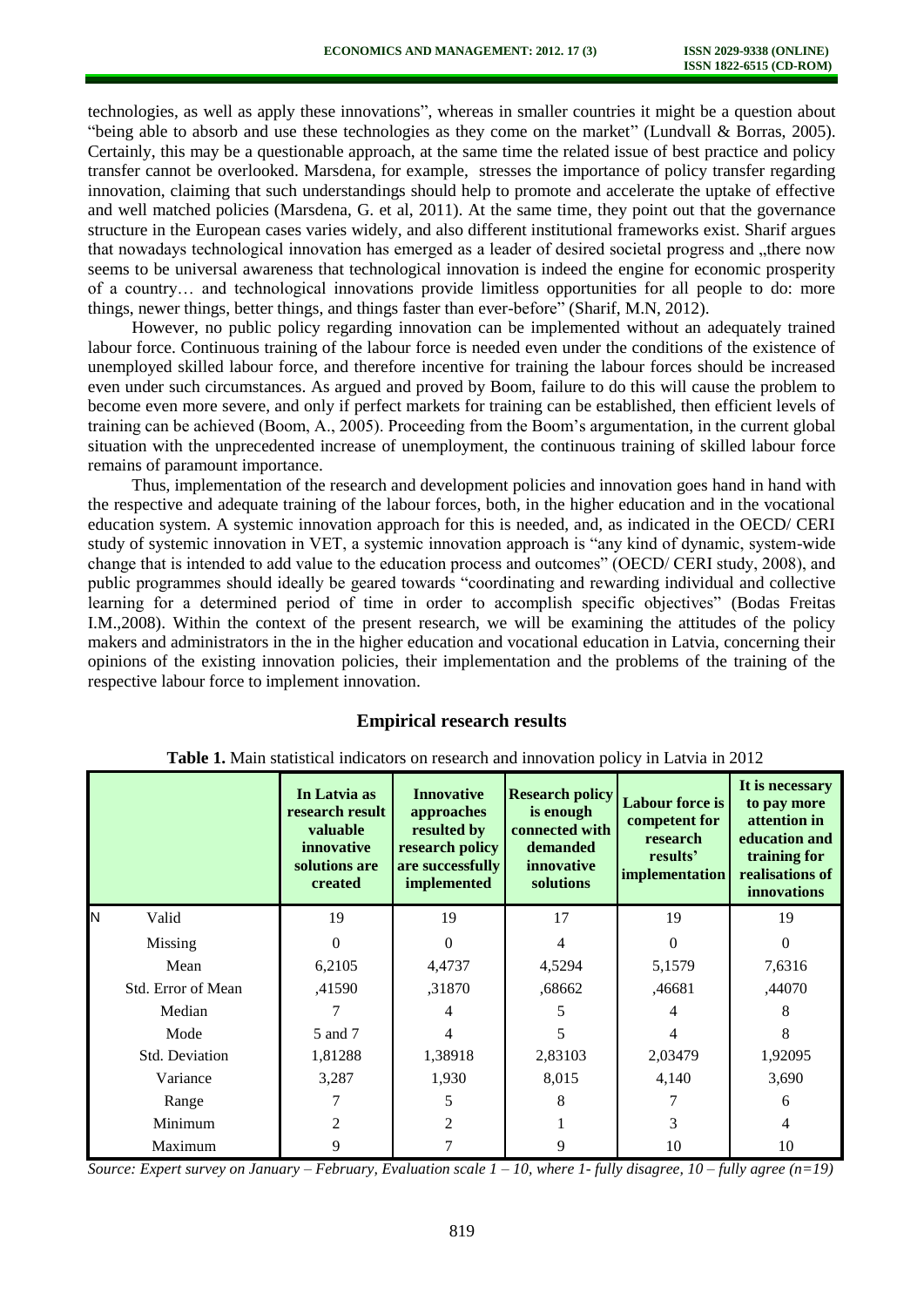Information in table 1 indicates that experts on innovation issues have low evaluations on issues related to innovations: the lowest evaluations of all experts are for the statement "Innovative approaches resulted by research policy are successfully implemented" where there is the lowest arithmetic mean of the evaluations, most of experts for the statement gave 4 (mode), for half of experts evaluations were less than 4, for half of experts evaluations were more than 4 (median). For this statement there were the lowest differences in evaluations of experts – confirmed by indicators of variability. For the statement "Research policy is well connected with demanded innovative solutions" experts had very different view points: there was the greatest variability of evaluations, there were even two experts whose evaluations were 9, but many experts gave low evaluations. Most of the experts evaluation was 5, also median was 5. Great differences of expert evaluations were for the statement "Labour force is competent for research results' implementation" – from 3 to 10, most of experts gave evaluation 4 (mode), half of experts gave evaluations less than 4, for half of the experts gave evaluations more than 4 (median). Based on the analysis of the policy makers and administrators' statements – major work and input is needed to put the innovation policy on the right track.

It is necessary to pay more attention in 7,6316 education and training for realisations... In Latvia as research result valuable 6,2105 innovative solutions are created Labour force is competent for research 5.1579 results' implementation Research policy is enough connected 4.5294 with demanded innovative solutions Innovative approaches resulted by 4.4737 research policy are successfully... 0  $\overline{2}$ 4 6 8  $10$ 

Average expert evaluations on innovation issues are stated in figure 1.

**Figure 1.** Average evaluations of experts on innovation issues in Latvia in 2012 *Source: Expert survey on January – February, Evaluation scale 1 – 10, where 1- fully disagree, 10 – fully agree (n=19)* 

| Table 2. Distribution of evaluations of the most problematic indicators on research and innovation policy in |  |
|--------------------------------------------------------------------------------------------------------------|--|
| Latvia in 2012                                                                                               |  |

| <b>Evaluations</b>  | In Latvia as research<br>result valuable<br>innovative solutions are<br>created |                 | <b>Innovative approaches resulted</b><br>by research policy are<br>successfully implemented |                | <b>Research policy is enough</b><br>connected with demanded<br>innovative solutions |                |
|---------------------|---------------------------------------------------------------------------------|-----------------|---------------------------------------------------------------------------------------------|----------------|-------------------------------------------------------------------------------------|----------------|
|                     | <b>Frequency</b>                                                                | Percent         | <b>Frequency</b>                                                                            | <b>Percent</b> | <b>Frequency</b>                                                                    | <b>Percent</b> |
| Valid<br>1<br>2     | 0                                                                               | $\Omega$<br>5,3 |                                                                                             | 0<br>5,3       |                                                                                     | 5,3<br>5,3     |
| 3<br>$\overline{4}$ | 0                                                                               | 5,3<br>$\Omega$ | 4<br>6                                                                                      | 21,1<br>31,6   | $\overline{c}$<br>$\overline{2}$                                                    | 10,5<br>10,5   |
| 5                   | 5                                                                               | 26,3            | 2                                                                                           | 10,5           | 3                                                                                   | 15,8           |
| 6                   | $\overline{2}$                                                                  | 10,5            | 5                                                                                           | 26,3           | $\overline{2}$                                                                      | 10,5           |
| 7                   | 5                                                                               | 26,3            |                                                                                             | 5,3            |                                                                                     | 5,3            |
| 8                   | 4                                                                               | 21,1            | 0                                                                                           | $\Omega$       |                                                                                     | 5,3            |
| 9                   |                                                                                 | 5,3             | 0                                                                                           | 0              | $\overline{c}$                                                                      | 10,5           |
| Missing             | 0                                                                               | $\Omega$        | $\theta$                                                                                    | 0              | 4                                                                                   | 210,5          |
| Total               | 19                                                                              | 100,0           | 19                                                                                          | 100,0          | 19                                                                                  | 100,0          |

*Source: Expert survey on January – February, Evaluation scale*  $1 - 10$ *, where 1-fully disagree,*  $10 - \text{fully agree}$  *(n=19)*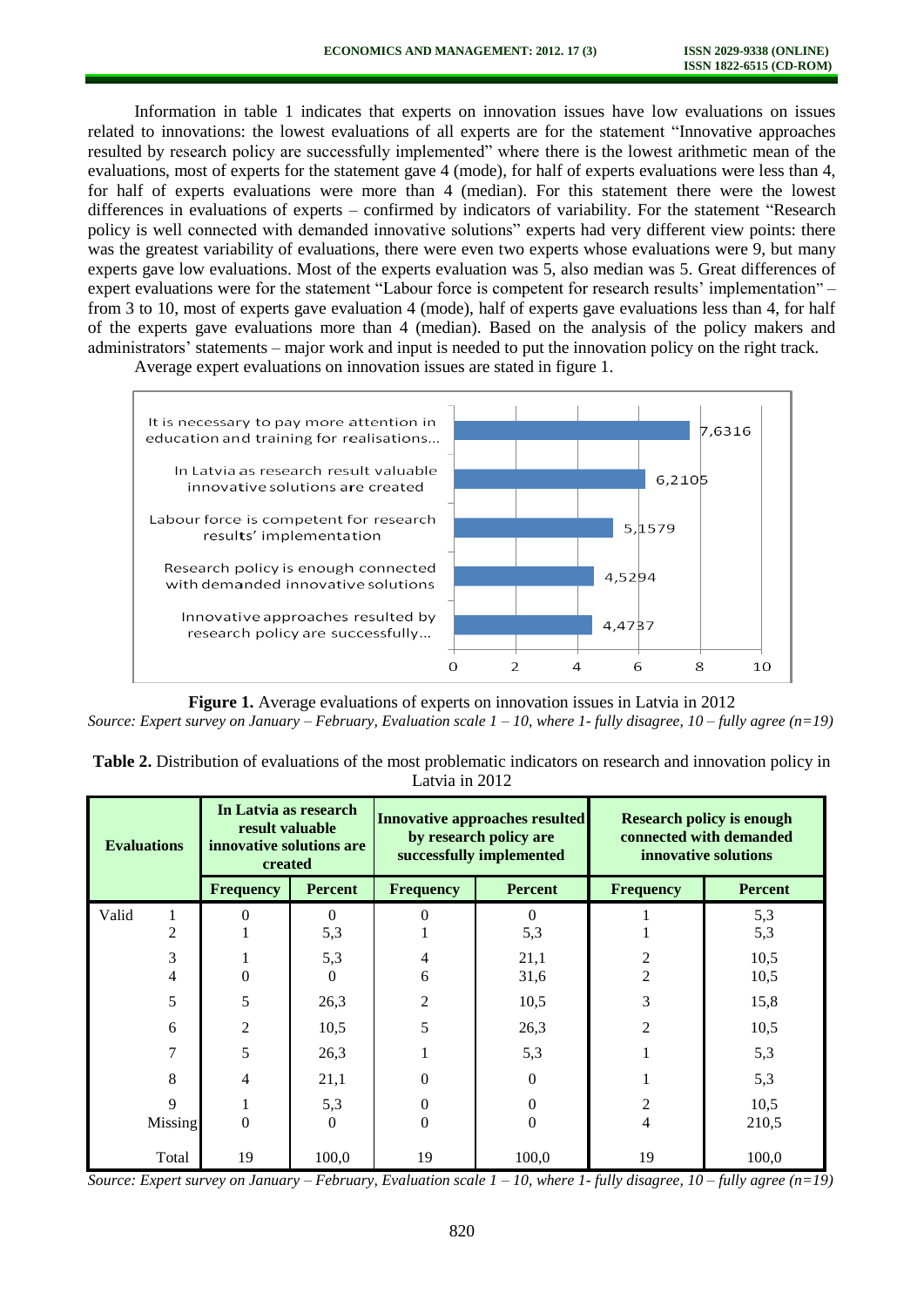#### **The Branch expert councils – a new key stakeholder**

Given the radically new situation in the world economy where the traditional approaches start showing overall signs of failure in to producing the desired results, and given the fact that the traditional mechanisms in the training of the labour forces are increasingly recognised as inadequate to address the new labour market challenges, by our research we decided to study the possibly new solutions for addressing the problem of the training of the modern labour force. Our intention was to study and analyse the current situation and tendencies as they are from the perspective of the Latvian key stakeholders in research, education and employment. By this research we intended also to do the initial testing of our ideas and assumptions regarding a more intensive introduction of the issue of innovation into the vocational training system, since currently the traditional emphasis regarding innovation has been mainly on the field of higher education and research systems.

What we are potentially aiming at studying in our subsequent future research is – whether by changed institutional approaches and mechanisms a greater cohesion between the higher education and research system and the vocational training system could be reached (and if it is needed at all) – in order to train a more qualified labour force at all levels – capable of introducing innovation. According to our assumptions – without an increased emphasis and attention towards the vocational training system, the gap between innovative solutions generated by research and development and the implementation of this innovation into practice cannot be bridged successfully.

Without going deep into the issue of identifying relevant novel institutional mechanisms in Latvia, we would like to mention one of them – the twelve Branch Expert Councils (BECs), established in 2011, dealing with the restructuring of the national qualification system. However, an important reason for our interest in BECs is the relatively novel approach (in Latvian context) as to their composition and the comparatively fresh approach in relation to vocational and higher education qualifications applied within BECs<sup>6</sup>. As the aim and scope of the present paper does not allow to present our in-depth research on BECs and their role regarding the training of innovation capable labour forces, still it was important to refer to them, in order to indicate the role of these novel institutional mechanisms for our overall research. In our opinion, the study of the currently prevailing opinions of the relevant key stakeholders in relation to the existing institutional mechanisms and the possibility of new approaches towards the training of modern labour force and in implementing innovation must be carried out in the context of identified new tendencies in policy developments. As to our preliminary research, our assumption is that the BECs may play an important role in the training of innovation capable labour force in Latvia and are, for this reason, interesting as a case study to be presented in our subsequent research publications.

#### **Conclusions**

As a result of the research, the following conclusions have been drawn: the traditional approaches (institutional mechanisms) are firm structures that, on the one hand, can secure the stability of the given system, and on the other hand, prevent it from further development. In the new situation in the labour market the change of attitudes is of utmost importance for promoting new developments. New institutional mechanisms may be necessary for a more successful implementation of innovative approaches, and further academic research is needed especially on the impact of the innovative approaches on the training of a skilled workforce. More specifically regarding our empirical study – the very approach and the formulation of the survey questions with implicitly challenging aspects (e.g. the suggestions on the potential need for shifting the focus of innovative approaches to the vocational education system with respective institutional mechanisms) has provided a wealth of information for a continued research. The range and the polarity of answers, as well as the included ideas and comments will serve as a base for next stages in our research, as well as for preparation of real and research based suggestions for policy makers.

l

<sup>&</sup>lt;sup>6</sup> Although much emphasis in the BECs work is being laid on the analysis of the needed labour force as part of the vocational training system, there is a certain link also with the training of the more qualified labour force within the higher education system. As traditionally in Latvia the vocational education systems and the higher education and research systems have been functioning relatively separately, also the networks of social partners to a great extent have been functioning respectively – the vocational education system and the higher education system have their own expert boards and councils, and we can speak of relatively autonomous systems in this respect.